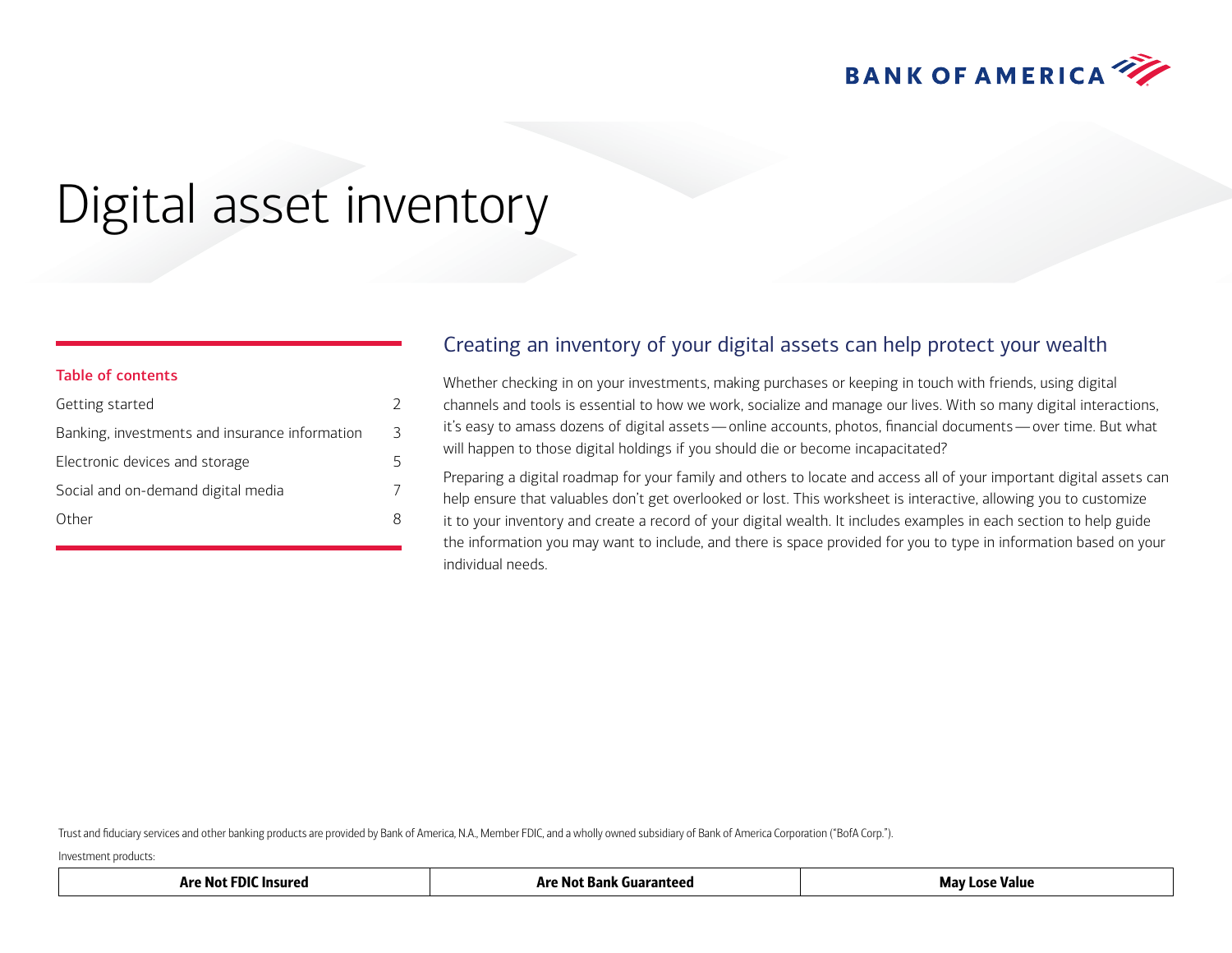## <span id="page-1-0"></span>Getting started

#### Digital security questions

Do you have a default method of assigning usernames and passwords? If so, what is the method?

Often when retrieving usernames and passwords for online accounts, you are asked to answer secret questions answered at account opening. What are your answers to commonly asked secret questions?

| Question                                     | Answer |
|----------------------------------------------|--------|
| What is your mother's maiden name?           |        |
| What is your mother's middle name?           |        |
| What is your father's middle name?           |        |
| What high school did you attend?             |        |
| What was your high school's mascot?          |        |
| What elementary school did you attend?       |        |
| In what city were you born?                  |        |
| What was your first pet's name?              |        |
| What was the street name of your first home? |        |
| What is your maternal grandfather's name?    |        |
| What was your first vehicle?                 |        |
|                                              |        |
|                                              |        |
|                                              |        |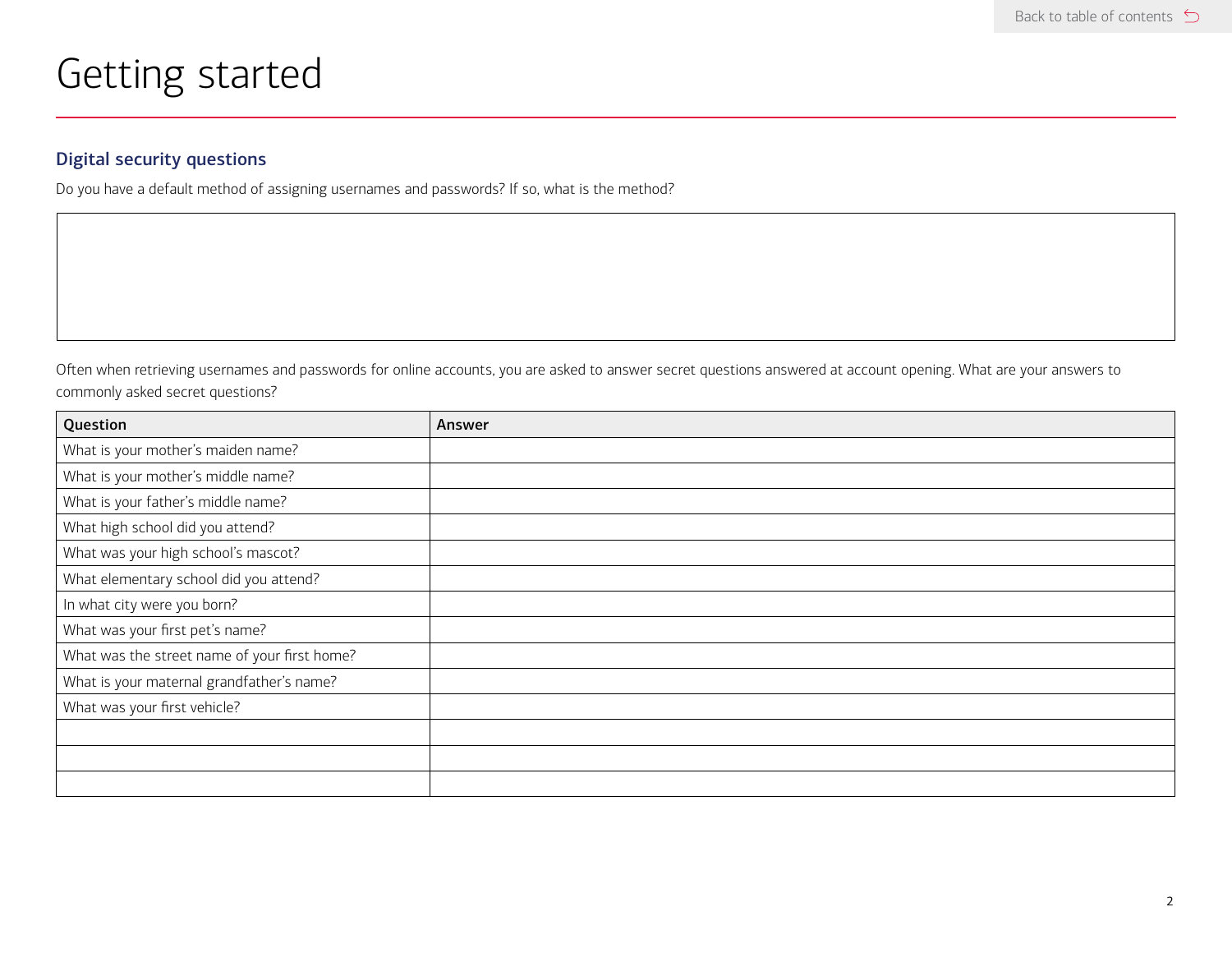## <span id="page-2-0"></span>Banking, investments and insurance information

#### Banking

What online bank accounts do you have?

| Type                            | <b>Bank</b> | Website     | Username | Password | <b>PIN</b> |
|---------------------------------|-------------|-------------|----------|----------|------------|
| Example: Online savings account | ABC Bank    | abcbank.com | JoeDoe   | JDmd619! | 8866       |
|                                 |             |             |          |          |            |
|                                 |             |             |          |          |            |
|                                 |             |             |          |          |            |
|                                 |             |             |          |          |            |
|                                 |             |             |          |          |            |
|                                 |             |             |          |          |            |
|                                 |             |             |          |          |            |
|                                 |             |             |          |          |            |
|                                 |             |             |          |          |            |

#### Personal investments

What personal investment accounts do you have?

| Type                       | Firm                                | Website  | Username | Password |
|----------------------------|-------------------------------------|----------|----------|----------|
| Example: Brokerage account | <b>Bank of America Private Bank</b> | bofa.com | JoeDoe   | JDmd619! |
|                            |                                     |          |          |          |
|                            |                                     |          |          |          |
|                            |                                     |          |          |          |
|                            |                                     |          |          |          |
|                            |                                     |          |          |          |
|                            |                                     |          |          |          |
|                            |                                     |          |          |          |
|                            |                                     |          |          |          |
|                            |                                     |          |          |          |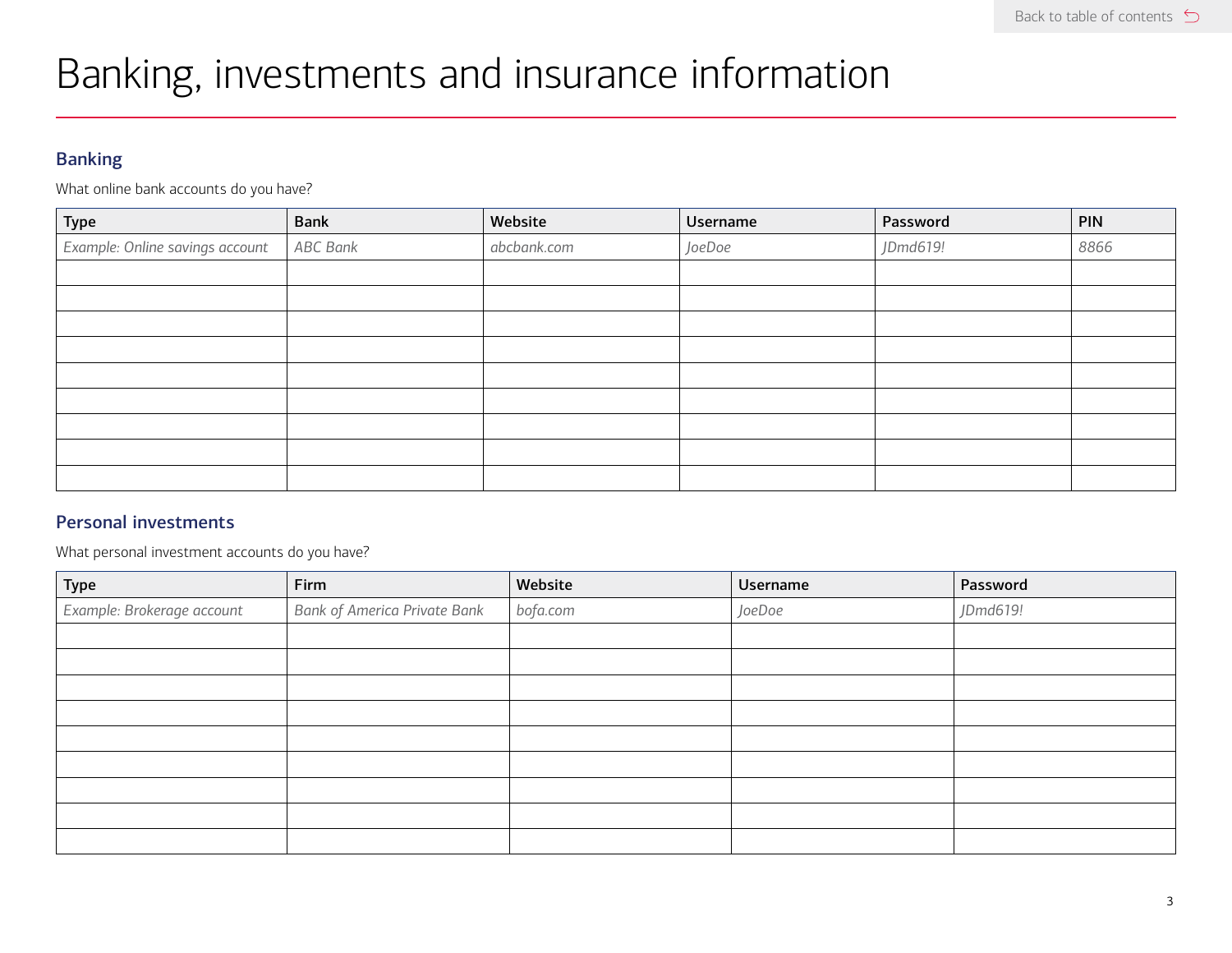#### Retirement investments

What retirement investments do you have?

| Type            | Firm                                | Website  | Username | Password |
|-----------------|-------------------------------------|----------|----------|----------|
| Example: 401(k) | <b>Bank of America Private Bank</b> | bofa.com | JoeDoe   | JDmd619! |
|                 |                                     |          |          |          |
|                 |                                     |          |          |          |
|                 |                                     |          |          |          |
|                 |                                     |          |          |          |
|                 |                                     |          |          |          |
|                 |                                     |          |          |          |
|                 |                                     |          |          |          |
|                 |                                     |          |          |          |
|                 |                                     |          |          |          |
|                 |                                     |          |          |          |
|                 |                                     |          |          |          |

#### Insurance

What types of insurance do you have?

| Type                    | Institution | Website     | Username | Password |
|-------------------------|-------------|-------------|----------|----------|
| Example: Life insurance | 123life     | 123life.com | JoeDoe   | JDmd619! |
|                         |             |             |          |          |
|                         |             |             |          |          |
|                         |             |             |          |          |
|                         |             |             |          |          |
|                         |             |             |          |          |
|                         |             |             |          |          |
|                         |             |             |          |          |
|                         |             |             |          |          |
|                         |             |             |          |          |
|                         |             |             |          |          |
|                         |             |             |          |          |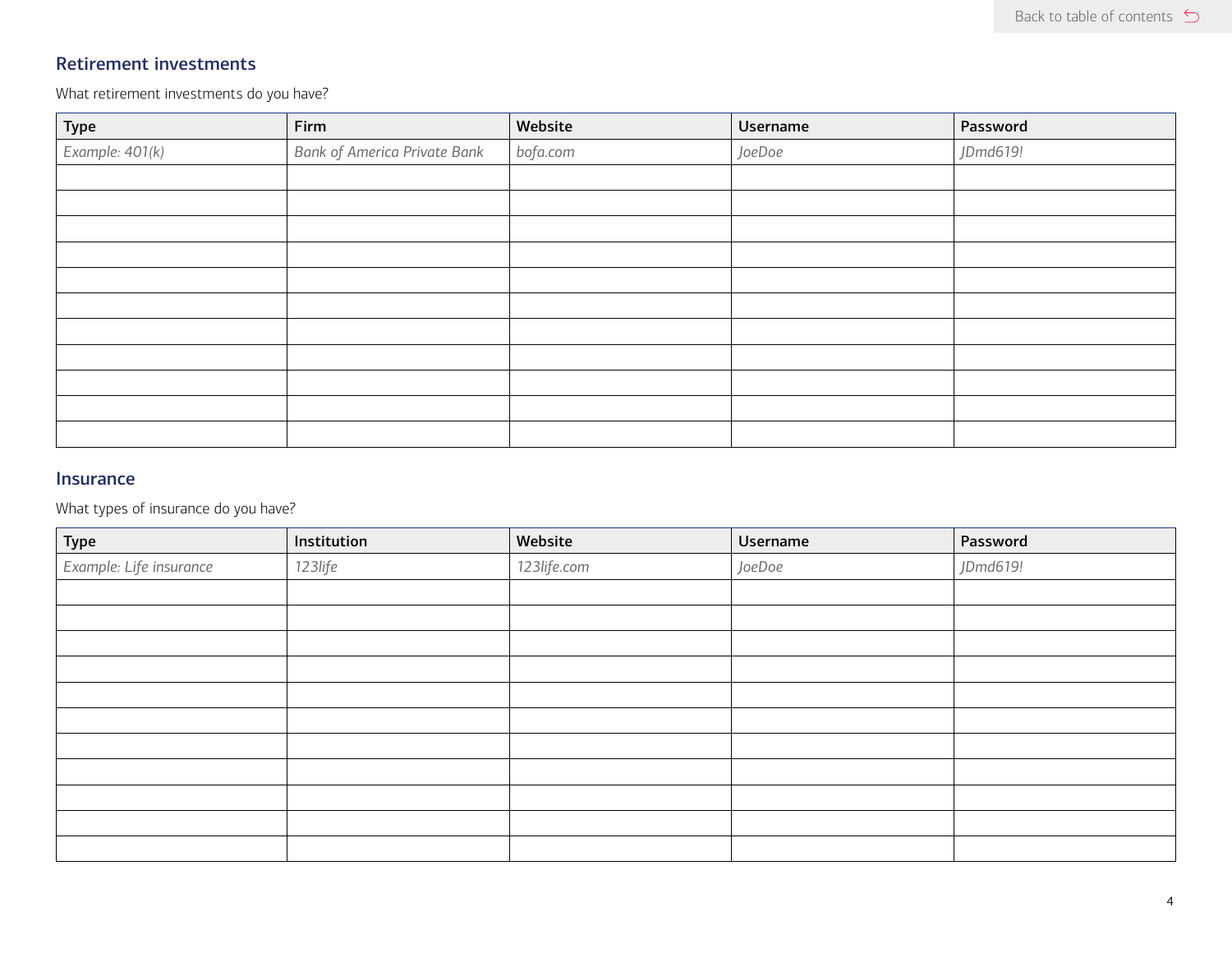## <span id="page-4-0"></span>Electronic devices and storage

#### **Computers**

What computers do you have?

| Device          | Description      | Username | Password |
|-----------------|------------------|----------|----------|
| Example: Laptop | Joe Doe's laptop | JoeDoe   | JDmd619! |
|                 |                  |          |          |
|                 |                  |          |          |
|                 |                  |          |          |
|                 |                  |          |          |

#### Phones

What phones do you have?

| <b>Device</b>                  | Description    | Username | Password | <b>PIN</b> |
|--------------------------------|----------------|----------|----------|------------|
| Example: Cell phone (personal) | Joe Doe's cell | JoeDoe   | JDmd619! | 1234       |
|                                |                |          |          |            |
|                                |                |          |          |            |
|                                |                |          |          |            |
|                                |                |          |          |            |

#### Other electronic devices

What other devices do you have?

| Device        | Description    | Username | Password | <b>PIN</b> |
|---------------|----------------|----------|----------|------------|
| Example: iPad | Joe Doe's iPad | JoeDoe   | JDmd619! | 1234       |
|               |                |          |          |            |
|               |                |          |          |            |
|               |                |          |          |            |
|               |                |          |          |            |
|               |                |          |          |            |
|               |                |          |          |            |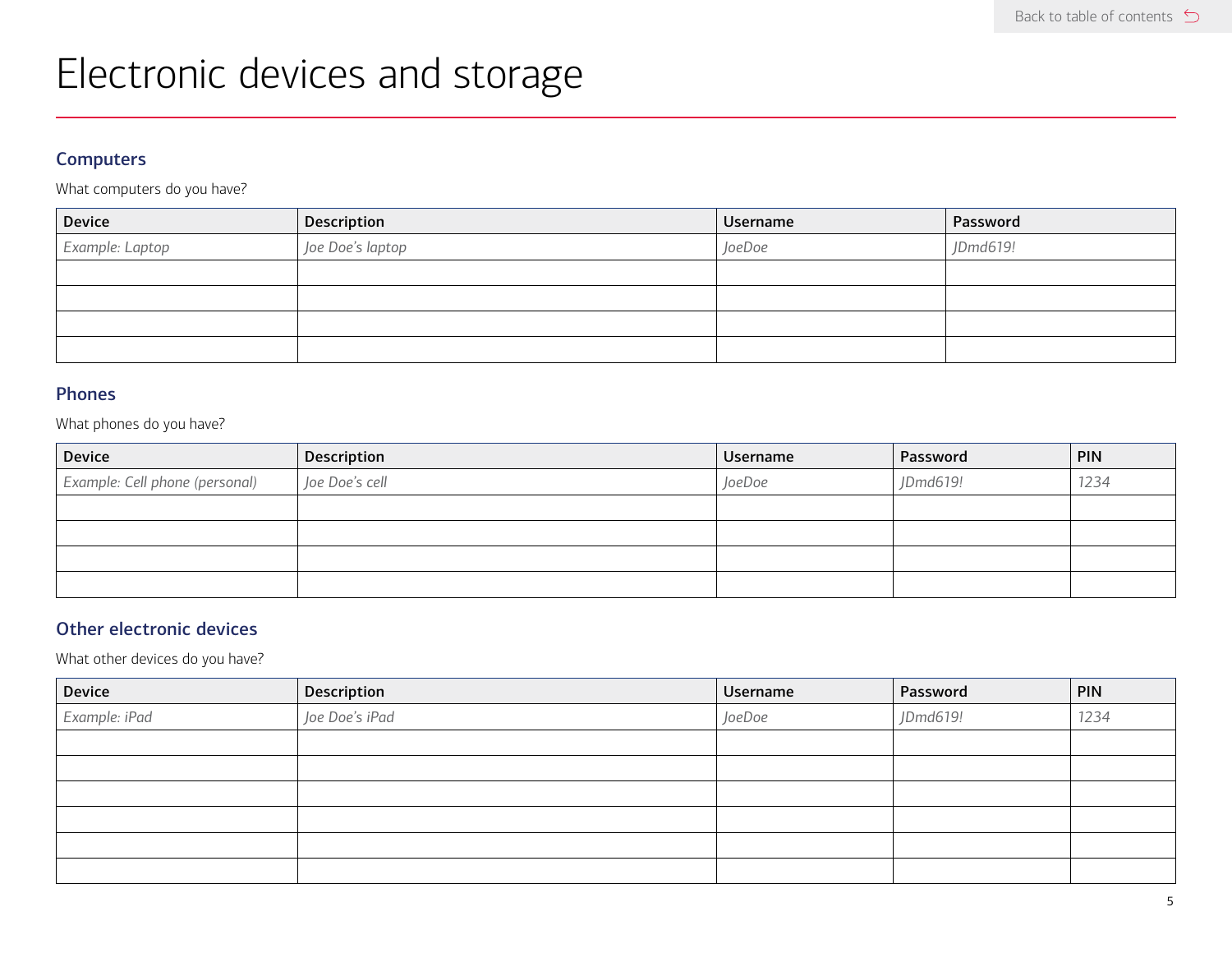#### Online storage

Where do you store your information online?

| Type             | Website     | Username | Password |
|------------------|-------------|----------|----------|
| Example: Dropbox | dropbox.com | JoeDoe   | JDmd619! |
|                  |             |          |          |
|                  |             |          |          |
|                  |             |          |          |
|                  |             |          |          |
|                  |             |          |          |
|                  |             |          |          |
|                  |             |          |          |
|                  |             |          |          |
|                  |             |          |          |
|                  |             |          |          |
|                  |             |          |          |

#### Media backups and storage

Do you store information on physical devices?

| Item                          | Description           | Location           |
|-------------------------------|-----------------------|--------------------|
| Example: External Hard Drives | Mary Doe's hard drive | Mary's home office |
|                               |                       |                    |
|                               |                       |                    |
|                               |                       |                    |
|                               |                       |                    |
|                               |                       |                    |
|                               |                       |                    |
|                               |                       |                    |
|                               |                       |                    |
|                               |                       |                    |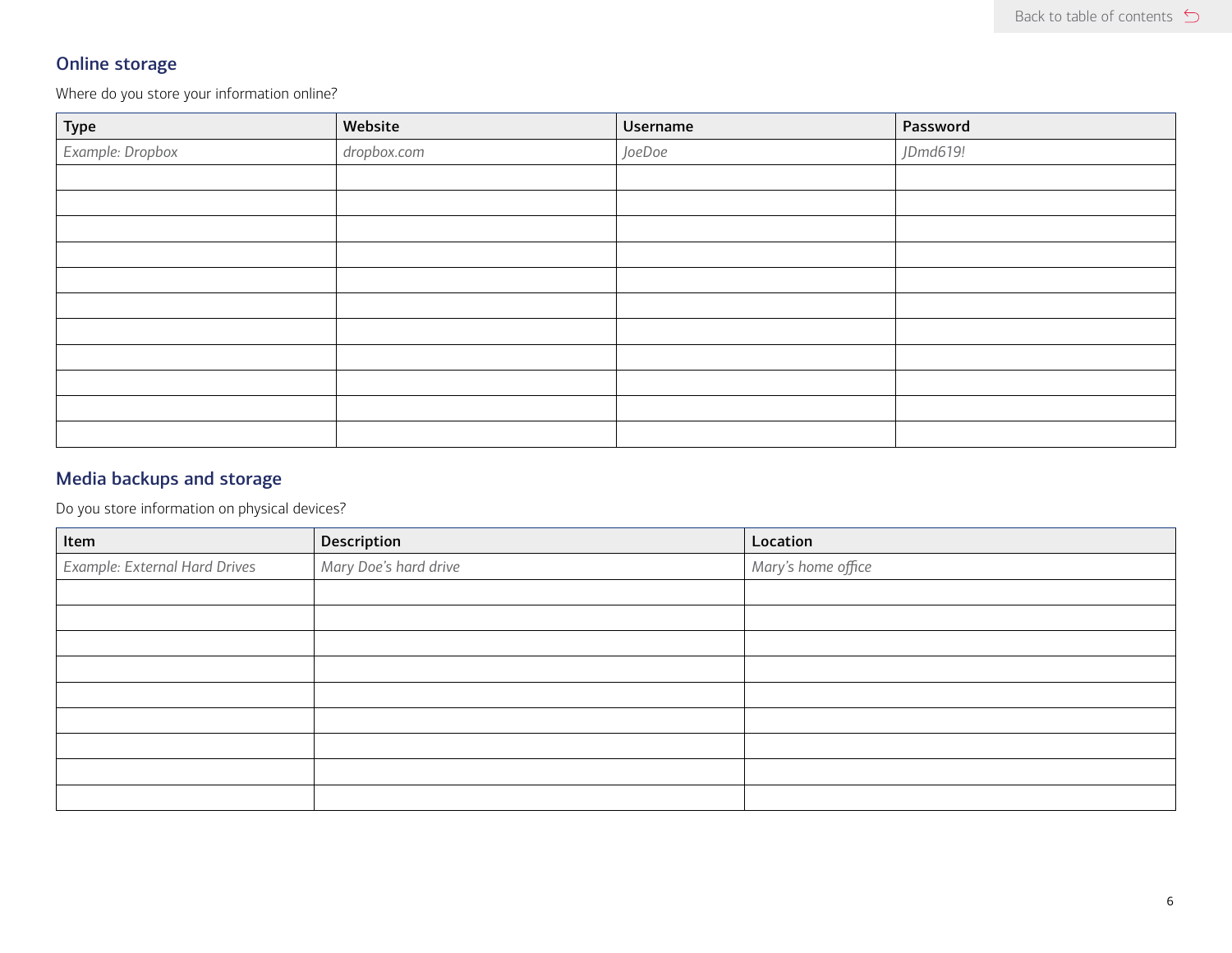## <span id="page-6-0"></span>Social and on-demand digital media

#### Social media accounts

What social media do you use?

| Type              | Website      | Username | Password |
|-------------------|--------------|----------|----------|
| Example: LinkedIn | linkedin.com | JoeDoe   | JDmd619! |
|                   |              |          |          |
|                   |              |          |          |
|                   |              |          |          |
|                   |              |          |          |
|                   |              |          |          |
|                   |              |          |          |
|                   |              |          |          |
|                   |              |          |          |
|                   |              |          |          |

#### Digital media accounts

What digital media do you use?

| Type             | Website     | Username | Password |
|------------------|-------------|----------|----------|
| Example: Netflix | netflix.com | JoeDoe   | JDmd619! |
|                  |             |          |          |
|                  |             |          |          |
|                  |             |          |          |
|                  |             |          |          |
|                  |             |          |          |
|                  |             |          |          |
|                  |             |          |          |
|                  |             |          |          |
|                  |             |          |          |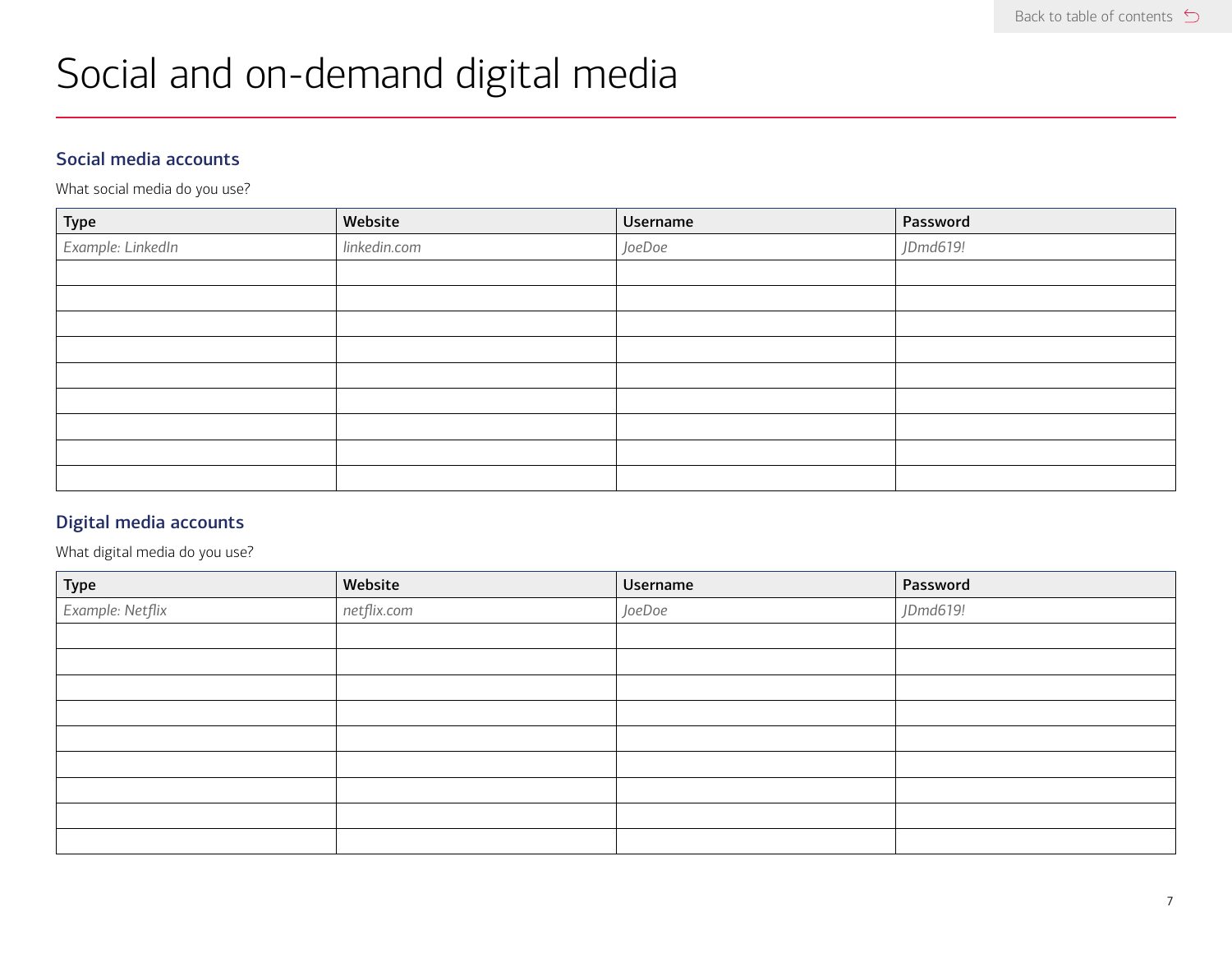<span id="page-7-0"></span>

|  | Other |  |
|--|-------|--|
|  |       |  |

#### Loyalty programs

What loyalty programs do you have?

| Type                                          | Company | Website   | Username | Password |
|-----------------------------------------------|---------|-----------|----------|----------|
| Example: Airline frequent flyer miles   Delta |         | delta.com | JoeDoe   | JDmd619! |
|                                               |         |           |          |          |
|                                               |         |           |          |          |
|                                               |         |           |          |          |
|                                               |         |           |          |          |
|                                               |         |           |          |          |
|                                               |         |           |          |          |
|                                               |         |           |          |          |
|                                               |         |           |          |          |

#### Online shopping and auction accounts

Do you have online shopping or auction accounts?

| Type            | Website    | Username | Password |
|-----------------|------------|----------|----------|
| Example: Amazon | amazon.com | JoeDoe   | JDmd619! |
|                 |            |          |          |
|                 |            |          |          |
|                 |            |          |          |
|                 |            |          |          |
|                 |            |          |          |
|                 |            |          |          |
|                 |            |          |          |
|                 |            |          |          |
|                 |            |          |          |
|                 |            |          |          |
|                 |            |          |          |